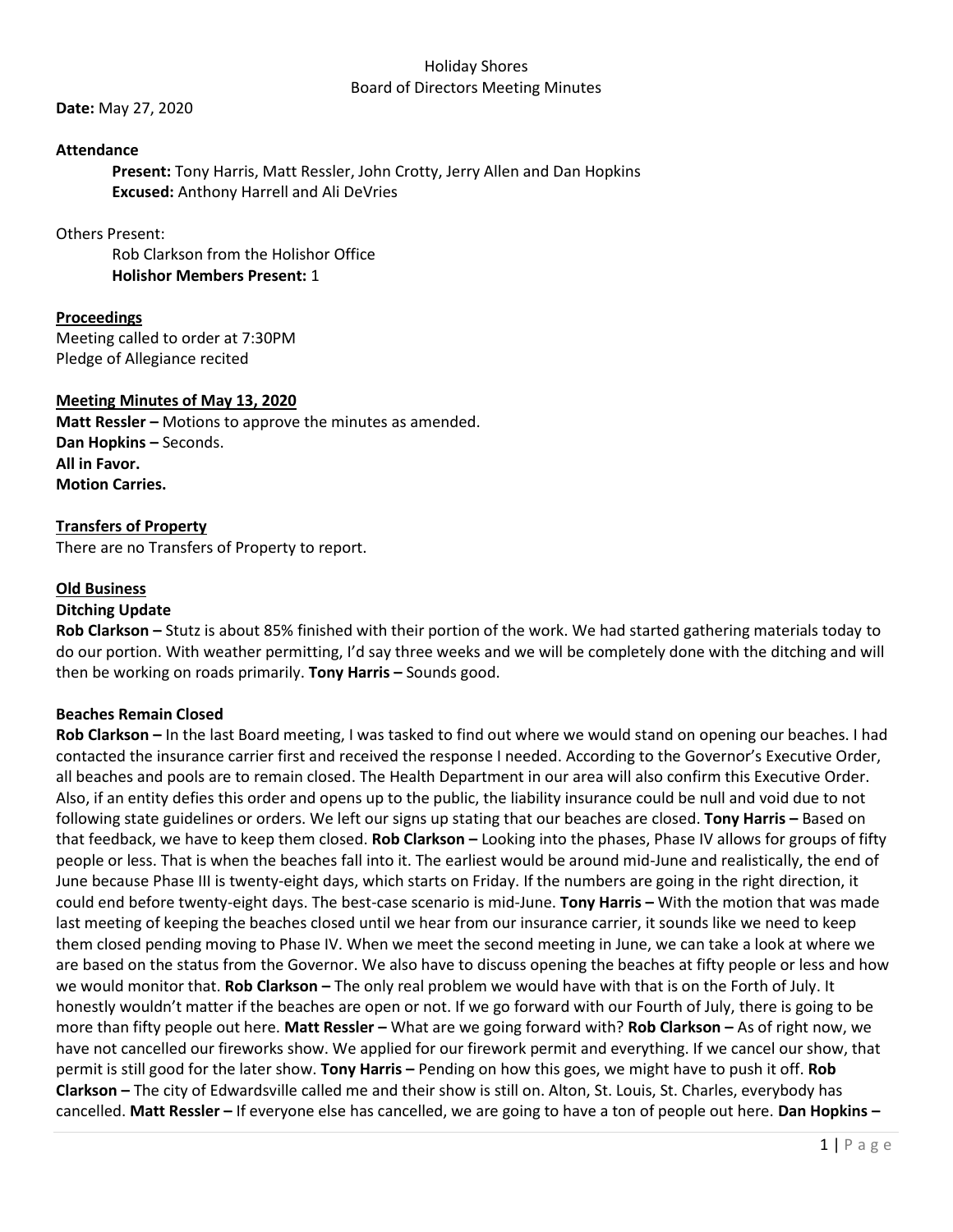## Holiday Shores

## Board of Directors Meeting Minutes

What we should do is put up roadblocks and the members who live here can enter and the others be charged. **Matt Ressler –** Members will have their families out here too. **Rob Clarkson –** The majority of people will be on the water, but the beach is definitely crowded. **Matt Ressler -** It's a packed house. **Tony Harris –** We are going to have to give this a lot of thought. **Matt Ressler –** We cannot charge people who do not live out here. **Rob Clarkson –** The ski show is cancelled, which alleviates the daytime traffic.

**Jerry Allen –** Motions to keep the beaches closed until the second meeting in June.

**Dan Hopkins –** Seconds.

**All in Favor.**

**Motion Carries.**

## **New Business**

# **Variance Request for Culvert, 1760 Fountainbleu**

**Tony Harris –** We have a recommendation from the Building Committee stating they recommend this variance due to the elevation not allowing drainage. The homeowner would be responsible for culvert if ditching happens in the future. That is pretty standard when granting a variance. Does anyone have any questions on this variance? **Matt Ressler –** Motions to approve this variance.

**Dan Hopkins –** Seconds.

**All in Favor.**

**Motion Carries.** 

# **Correspondence for Sign at the Launch Ramp**

**Tony Harris –** Didn't we used to have a sign there? **Rob Clarkson –** Yes. **Tony Harris –** This request is to put a sign back where the no wake line is for the water. The Tiki Bar Bass Club is offering to provide half of the initial cost of the sign of \$200 if the Board approves the sign. The future replacement of the sign will be the responsibility of the Association. The size of the sign is 24'' by 36''. Do we know the size of the previous sign? Out of curiosity. **Rob Clarkson –** It would have been pretty close to that. **Jerry Allen –** What is the total price of the sign? I know you said the Tiki Bar Bass Club would cover half. **Rob Clarkson –** I wouldn't think it would exceed \$100. We will get the vinyl letters put on. **Matt Ressler –** I think the vinyl would wear over time with the sun on it. **Rob Clarkson –** Yes, but it's easier to replace. It is peal and stick. **Tony Harris –** How would it hold up under the water? Could we reach out to the individual who is replacing our signs at the main gate? **Matt Ressler –** That's what I was thinking. The replacement signs at the main gate are being powder coated. **Tony Harris –** Rob, do you still have their contact information? **Rob Clarkson –** Yes. **Tony Harris –** I say we get a quote from him for a powder coated sign. **Matt Ressler –** There used to be a sign at the north end also. **Rob Clarkson –** I can't say I've ever seen it. We could put signage at a few places. **Matt Ressler –** What would it cost to put a no wake light on the north end and the dam, and then synchronize them together? We have the technology nowadays. **Rob Clarkson –** There is a reason our lights are set for dusk or dawn at the dam. You would run into a problem when it rains, the light on the dam does not come on. The official light is here at the clubhouse. **Tony Harris –** I guess it is something to look at. **John Crotty** – Where would we place it on the north end? Matt Ressler – Ski Beach. I advise getting a hold of Southwest Electric to see if they have a scrap pole that we could put up there. Then synchronize them together. **Tony Harris –** If we could get that to work, I don't see a problem with changing the rule to reflect that. **Dan Hopkins –** A problem we have had fishing, the no wake light did not come on until quarter after nine. This was just a few weeks ago. **Rob Clarkson –** The water was coming up. **Tony Harris –** I do like the idea. Rob will get us quotes on the sign and synchronized no wake lights. I'll then review the budget.

### **Open Floor**

**Matt Ressler –** I have a letter from Shaun Diltz, who is chairman of the Fishing Committee. We have the fish structure approved to put into the lake last year. Where we are at now is some of the locations, the water is not deep enough to drop. Rob and I went out yesterday and checked some of these locations to confirm that the water is not deep enough. It may be deep enough, but it is not safe to put it there. In doing so, we checked some other locations and would like to remove two and add five more locations to this that would be suitable as far as depth goes for our lake. It will help our